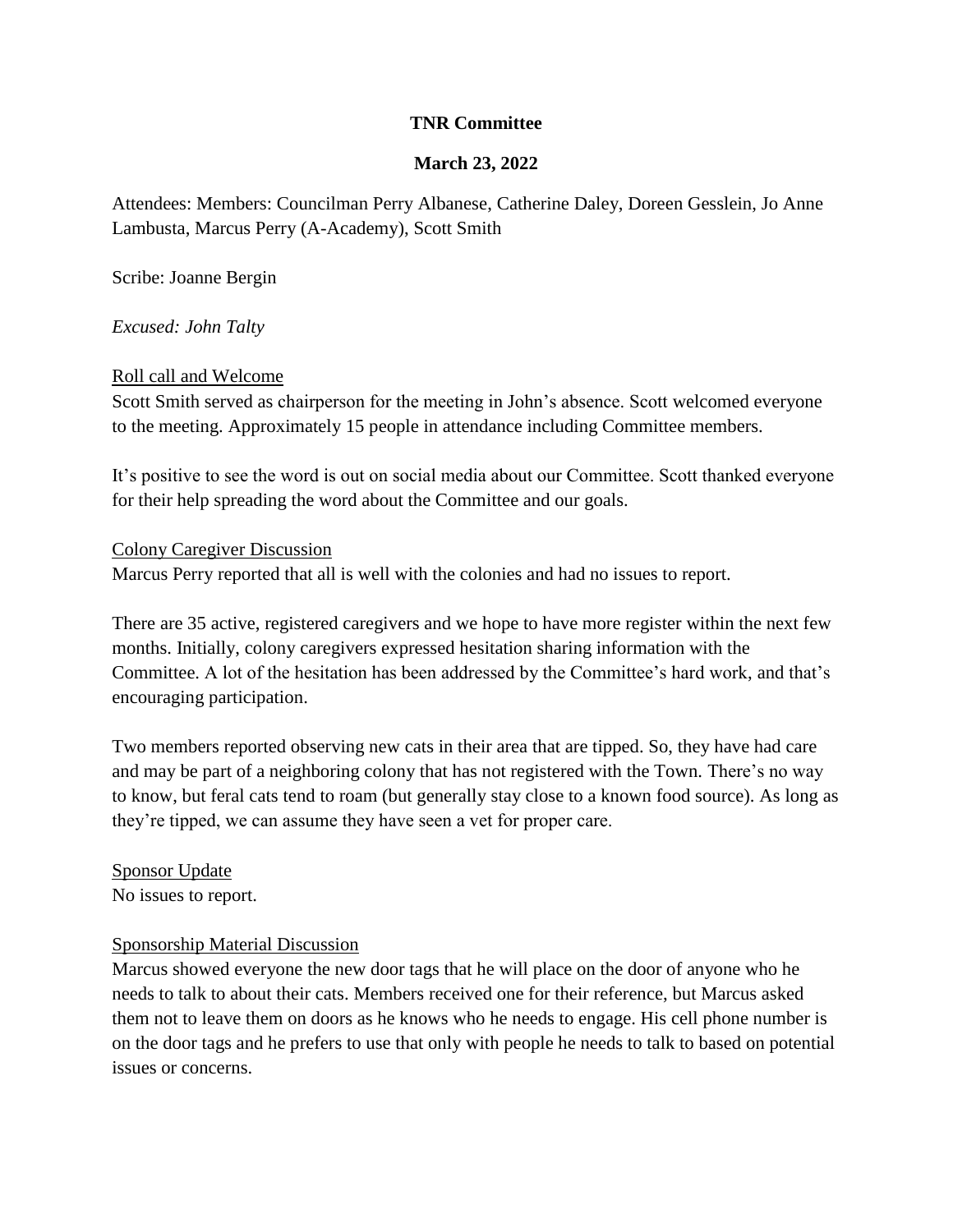## Veterinarian Update

The Township has funds in place for this service, but can only reimburse providers after the fact, which does not work for East Coast Vet. Additionally, East Coast is the only vet in Ocean County that will take TNR cats. This problem was resolved thanks to a generous donor who put up the funds and then will request reimbursement from the Township along with the proper certification. Now, colony caregivers who have trapped a feral cat can use East Coast, who will spay or neuter and facilitate the ear tip. Reimbursable services are only provided to registered caregivers. Doreen will provide a voucher so no one has to pay out of pocket. The attendees gave a round of applause as this is a game changer for feral cat caregivers. Operating hours for feral cat care is Monday, Tuesday and Wednesday  $8 - 10$  am. The cats are kept overnight; pick up is the next day during the same times.

## Issues or complaints

One complaint Marcus is working on is at Waterside Gardens. The smell is overwhelming and we have to determine who is providing the food. Marcus and Officer Smith both have been on location many times and are still working on getting it addressed. There are shelters set up in the woods, but the people who are feeding aren't walking out there to leave the food. The food draws them out from the woods. Hopefully that was because of snow/winter and now it's the spring they will go back to the shelters in the woods. This is an important aspect – caregivers not participating in the program. People like these that are not caring for cats in the right way and give our program a bad name. The feeders are aware there are shelters in the woods. They're all aware and have been advised this cannot continue. The property manager has advised of same. All of the colony caregivers are doing things the right way. These people are making it harder for us to be successful. Eventually, other residents will complain and then we will have a problem. If Marcus gets complaints and has to trap non-colony feral cats, they are taken to the shelter. Marcus is going to go back and talk to the "feeder" again and advise that ground feeding is a violation of Township ordinance.

Marcus and Officer Smith have tried numerous times to talk to the feeders. That's how the shelters got constructed. Management closed the crawlspaces and these people opened them right back up. They leave the food out and there's garbage everywhere. Other nuisance animals will appear if there's food left out. The public information aspect is essential. The residents may not realize the vulnerable spot these feeders are putting the cats in.

It's private property so we're limited in what we can post and where. The property manager can hand out flyers or hang signs about TNR, but not the Committee.

We do want to get the word out that there's funding available from the Township for registered colony caregivers.